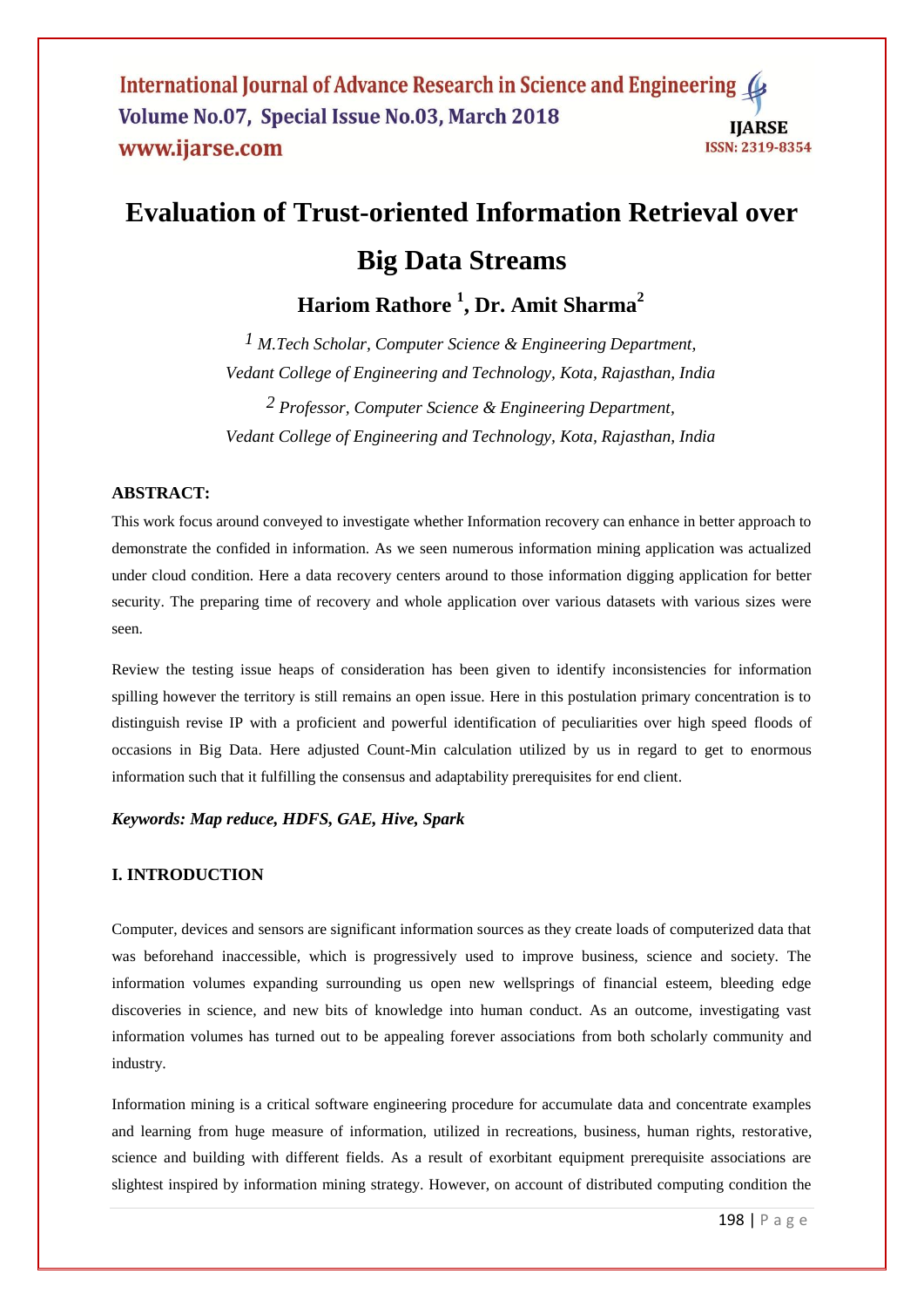information mining advancements are received by different association in less sum. Be that as it may, the issues of security and protection dependably flicker in the brain of individual.

## **II BACKGROUND**

#### **2.1 Types of Data Mining**

Data Mining algorithms can be broadly classified into :

**1.** *Association Rule Mining***-**separates valuable data as connections between information things from huge information, which can additionally be utilized for Market Analysis and system arranging.

**2.** *Classification Algorithm* **–** is a sort of Supervised learning calculation which maps the information things to one of the pre indicated classifications.

**3.** *Clustering Algorithm* **–**not at all like grouping is an Un Supervised learning calculation which maps the information things to classes with no earlier learning of classifications.

**4.** *Stream Data Mining Algorithm* **–**performs mining on the flood of information which is consistent or dynamic in nature instead of the customary static information.

#### **2.2 Big Data Technologies**

**Hadoop**: Hadoop is an open source programming stack that keeps running on a group of machines. It gives disseminated capacity and dispersed handling for vast informational indexes. Hadoop is a prominent open source apparatus for dealing with huge information and actualized in MapReduce. It is java based programming system which bolsters vast informational indexes in disseminating registering.

**Map Reduce :** MapReduceis a programming system. Its portrayal was distributed by Google in 2004 Much like different systems, for example, Spring, Struts, or MFC. Hadoop running on the planet's biggest PC focuses and at the biggest organizations. As you will find, the Hadoop system sorts out the information and the calculations, and after that runs your code. Now and again, it bodes well to run your answer, communicated in a MapReduce worldview, even on a solitary machine.

**HDFS :** Hadoop dispersed document framework is a record framework which broadens all hubs in hadoop groups for information stockpiling. It connects all the document framework together on nearby hub to make into an expansive record framework. Excessively overcome the hub disappointments HDFS improves the security by portraying information over various sources[4].

**Hive :** Hive is an information distribution center framework device to process organized information in Hadoop. It lives over Hadoop to abridge Big Data and makes questioning and dissecting simple. Hive is outlined such that it permits simple information synopsis, impromptu questioning, and examination of Big Data to Process organized information in Hadoop bunch. It gives a SQL-like inquiry dialect called Hive QL.

**Spark**: Spark was presented by Apache Software Foundation for accelerating the Hadoop computational figuring programming process. Apache Spark is a group figuring structure for vast scale information preparing.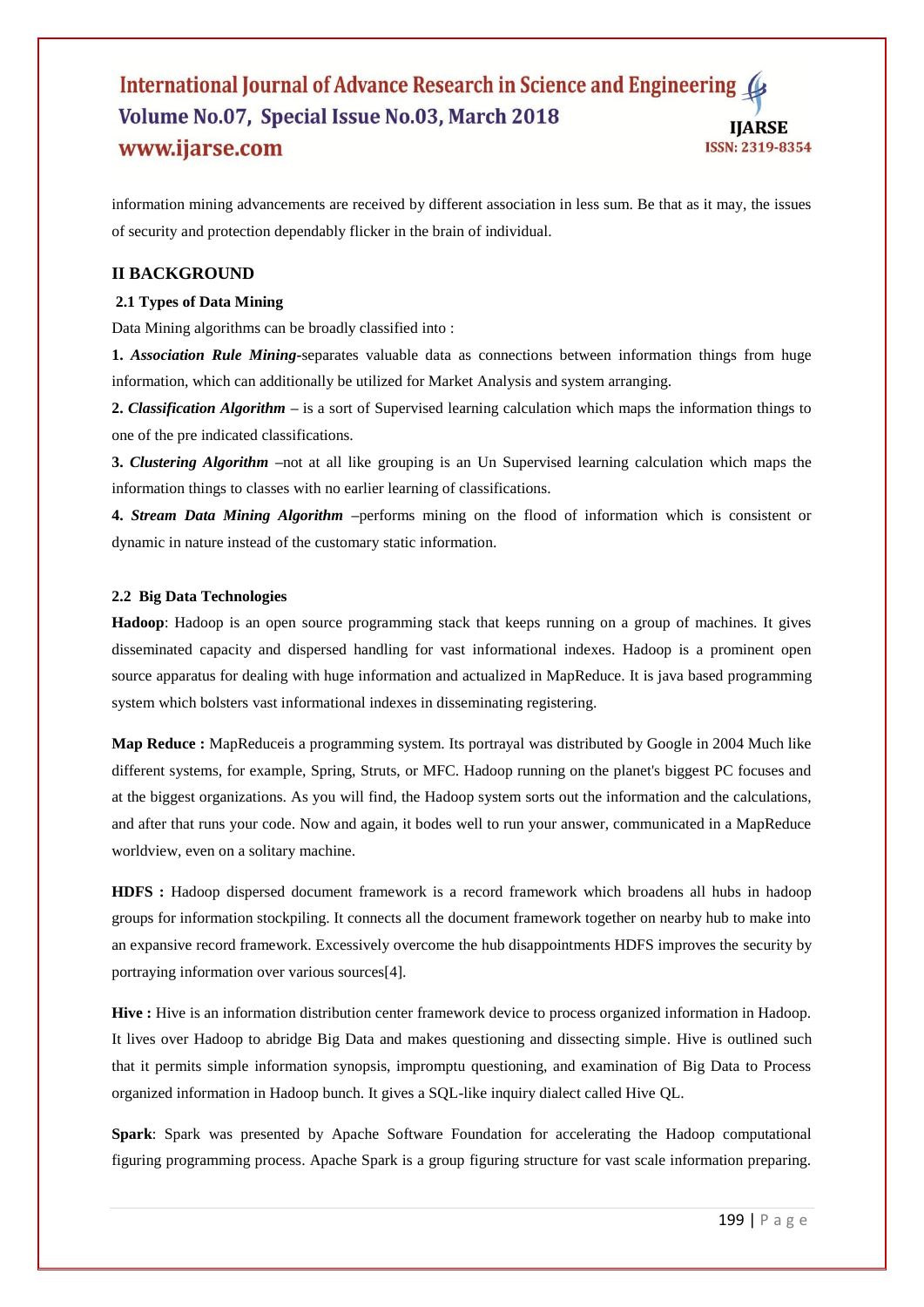Start is best known for its capacity to keep vast working datasets in memory between occupations. Start utilizes Hadoop in two different ways – one is capacity and second is preparing.

# **III EXPERIMENT DESIGN AND METHODS**

**Count-Min** Count - Min Sketch : It is a probabilistic information structure that consumes sub straight room to store the plausible check, or recurrence, of events of components included into the information structure. Because of the structure and procedure of putting away components, it is conceivable that components are over checked however not under tallied. The Count-Min Sketch is a reduced outline information structure fit for speaking to a high-dimensional vector and noting questions on this vector, specifically point inquiries and speck item inquiries, with solid exactness ensures. Such inquiries are at the center of numerous calculations, so the structure can be utilized keeping in mind the end goal to answer an assortment of different questions, for example, visit things (overwhelming hitters), quintile discovering, join measure estimation, and that's only the tip of the iceberg. Since the information structure can without much of a stretch procedure refreshes as increments or subtractions to measurements of the vector it is fit for working over floods of updates, at high rates.

#### **3.1 Count-min sketch Algorithm**

The count–min sketch is a probabilistic data structure that serves as a frequency table of events in a stream of data. It uses hash functions to map events to frequencies.

1: init (r, c) do

2:  $F[1 \ldots r, 1 \ldots c] \leftarrow 0_{rc}$ 

3: h1, ..., hr :  $[n] \rightarrow [c]$  // r hash functions from a 2-universal family.

4: end init

5: function update(tj,  $\omega$ tj) // reads item tj with value  $\omega$ t from the stream  $\sigma$ 

6: for  $i = 1$  to r do

7:  $F[i, h(i)] \leftarrow F[i, h(i)] + \omega tj$ 

8: end for

9: end function

10: function getEstimation(t) . returns ft

11: return min $\{F[i, hu(t)] \mid 1 \le i \le r\}$ 

12: end function

#### **3.2 Proposed Algorithm**

1.  $st = 0$ 

- 2. for each e in range do
- 3. get width, height, nip
- 4.  $key = e.get\_key()$
- 5. targetRow =  $0$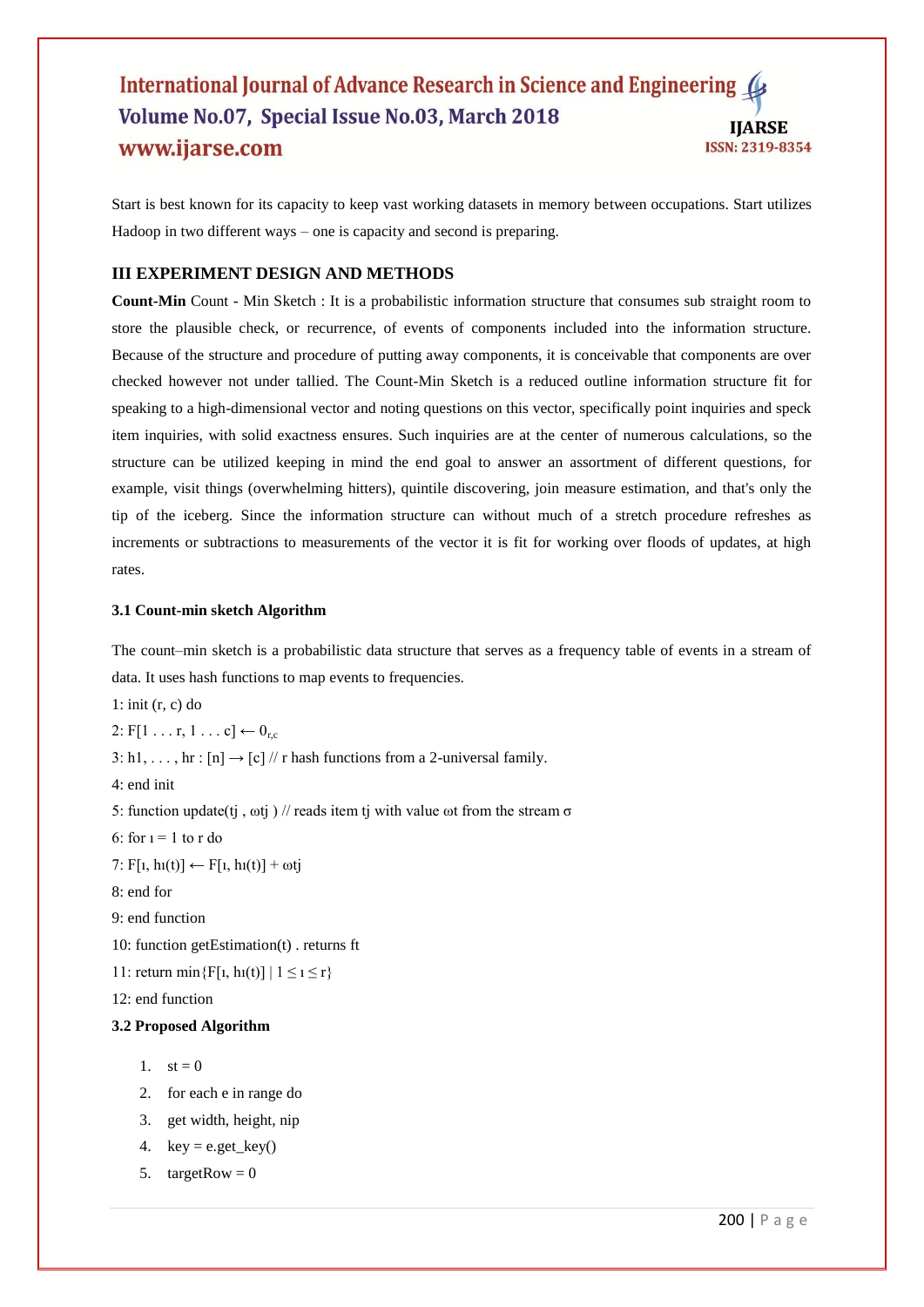```
6. lastRow = width * height
```
- 7. while targetRow <= lastRow do
- 8. input =  $\langle$ ITEM, KEY, targetRow >
- 9. targetColumn = rand(key) % width
- 10. targetSlot = targetRow + targetColumn
- 11. if  $SKETCH == NULL$  then
- 12. rowRes = counter\_read("c",targetSlot)
- 13. else
- 14. rowRes =SKETCH[targetSlot]
- 15. end if
- 16. result = minimum(result, rowRes)
- 17. targetRow = targetRow + width
- 18. end while
- 19.  $e = e + result$
- 20. end for
- 21. key = randi( $[1 9]$ , height, 1)
- 22. while targetRow  $\leq$  lastRow do
- 23. targetSlot = targetRow + targetColumn
- 24. if  $SKEYCH == NULL$  then
- 25. rowRes = counter\_read()
- 26. else
- 27. rowRes =SKETCH[targetSlot]
- 28. end if
- 29.  $result = minimum(result; rowRes)$
- 30. targetRow = targetRow + width
- 31. end while
- 32.  $e = e + result$
- 33. end

## **IV. EXPERIMENT DESIGN AND RESULT**

As we probably am aware in the bigdata used to discover the information as an investigation work for that the information mining system is to be utilized. An information mining procedure can be characterized as "the procedure that endeavors to find designs in vast informational indexes". The objective of the information mining process is to separate data from an expansive informational collection and change over it into a significant way for sometime later. In this procedure different movement are include in which finding or finding new, substantial, reasonable and conceivably helpful types of information and more includes.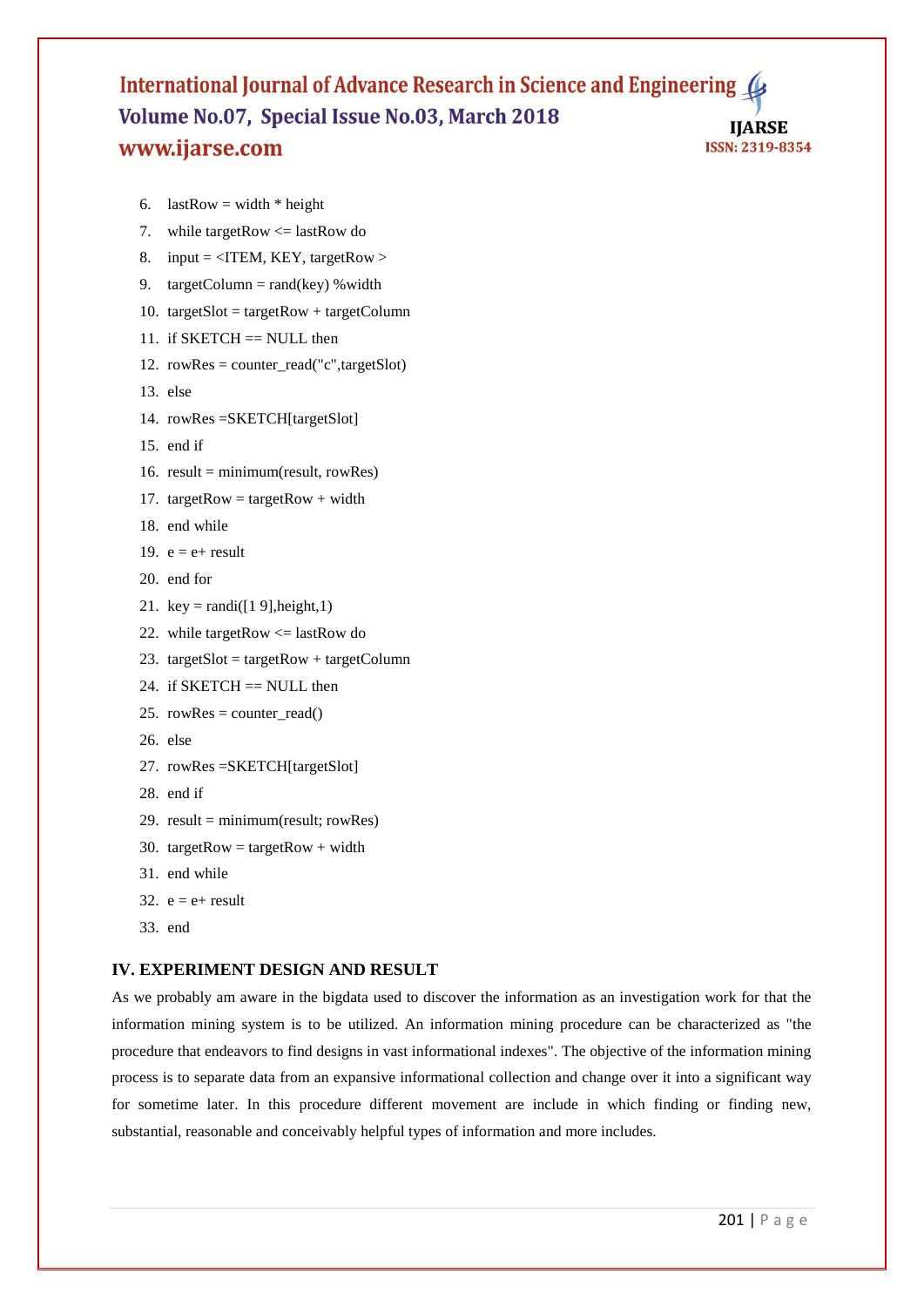

**Fig : 4.1 Shows Fake and valid IP packets**



**Fig : 4.2 Shows the Percentile of error for each ip** 

The error associated with the estimations returned by secure sketch was also evaluated in metlab. Here 5 ip packets are tested as a sample of traffic captured on network's access point to the Internet.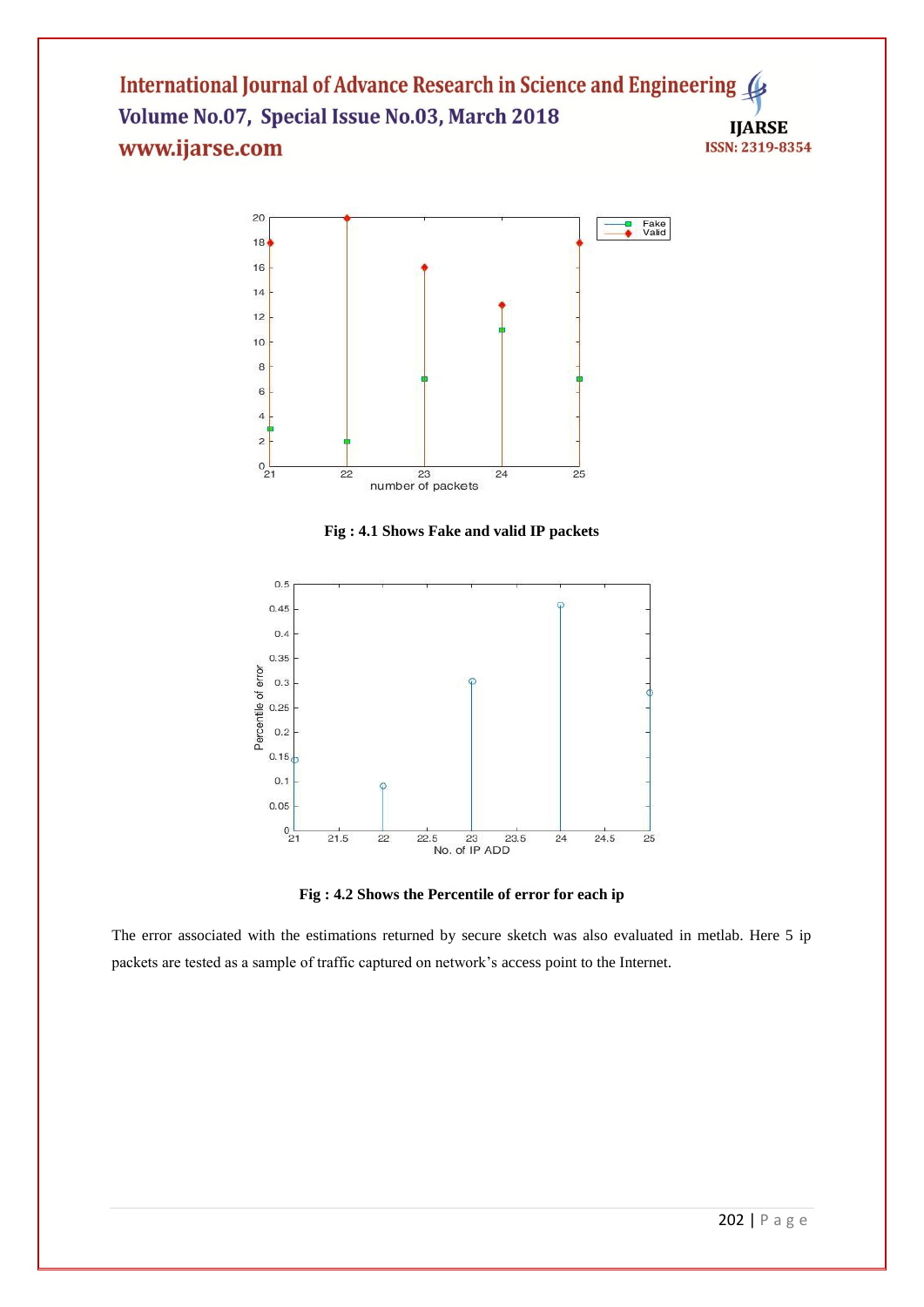

**Fig: 4.3 Show Count and show the valid IP**

We injected this set of randomize packets in our network so the switch could process them all. Then, for each distinct monitored them, we queried the sketch for that item's estimated frequency. The difference between the estimated frequency and its true frequency is the estimation's error of that item.



**Fig :4.4 Clount of valid ip**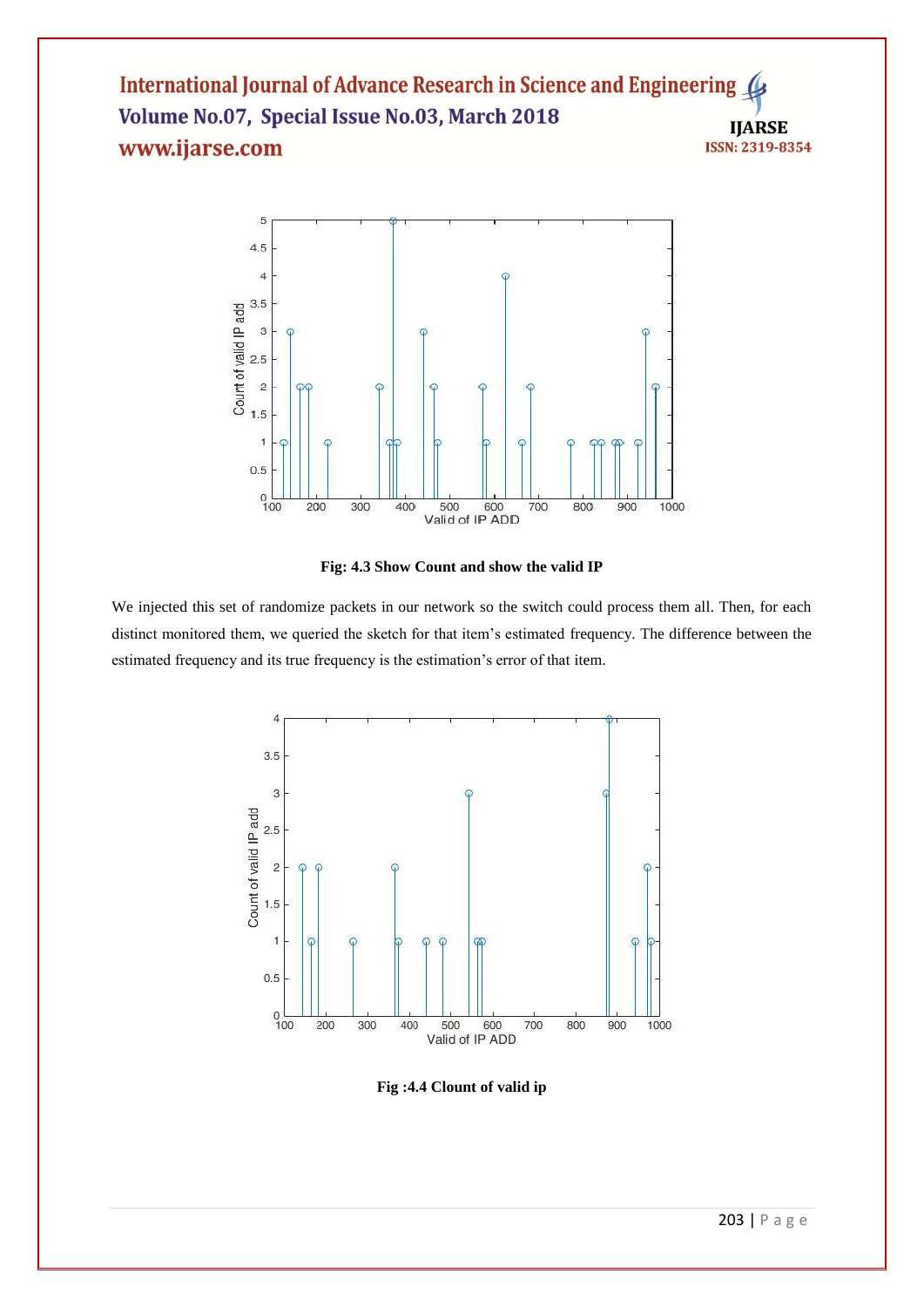#### **Result and experimental process**

- Client request for a personal information from hadoop engine
- Hadoop search the requested value from own clustered area.
- Get the information from specified condition
- Now our proposed algorithm test requested id address
- Here the ip address is to be hide from spoofer and converted in randomize way
- Later the packet is response through the valid ip address to Client
- It seen that a trust-oriented Information Retried through Big Data for client

## **V CONCLUSION**

In the current scenario BigData is gaining popularity in a very fast manner, but with the widespread usage personal data security is analyses a issue in network. One of the major threats to security is spoofer attack. To provide a mechanism to prevent this attack. One of the methods for prevention is Count-min algorithm. This thesis presented a version of new as pack of count-min algorithm which hide the IP address in packet transaction. With the help of this a secure sketch-based monitoring algorithm is join with hadoop engine to prevent the data. This thesis adapt Count-Min sketch as a base for ip monitoring and change the Hash function as random IP key value for putting secure IP address in network monitoring context. The experiments show that making a sketch secure does not introduce relevant performance penalties in latency or throughput. The present result showed that it after implementing the randomized key value the ip packet are safe from spoofing attack. Hence, big data analytics can be applied to leverage business change and enhance decision making, by applying advanced analytic techniques on big data, and revealing hidden insights and valuable knowledge.

#### **REFERENCES**

- [1] Armbrust M, Fox A, Griffith R, et al. A view of cloud computing. Communications of the ACM. 2010, 53(4) pp. 50-58.
- [2] White T. Hadoop pp. The definitive guide. O'Reilly Media, 2012.
- [3] Shvachko K, Kuang H, Radia S, et al. The hadoop distributed file system. IEEE, 2010.
- [4] Zaharia M, Konwinski A, Joseph A D, et al. Improving mapreduce performance in heterogeneous environments. USENIX Association, 2008.
- [5] Steinmetz D, Perrault B W, Nordeen R, et al. Cloud Computing Performance Benchmarking and Virtual Machine Launch Time. ACM, 2012.
- [6] Hatt N, Sivitz A, Kuperman B A. Benchmarking Operating Systems. 2009.
- [7] Fadika Z, Dede E, Govindaraju M, et al. Benchmarking mapreduce implementations for application usage scenarios. IEEE, 2011.
- [8] Gu Y, Grossman R. Toward Efficient and Simplified Distributed Data Intensive Computing. Parallel and Distributed Systems, IEEE Transactions on. 2011, 22(6) pp. 974-984.